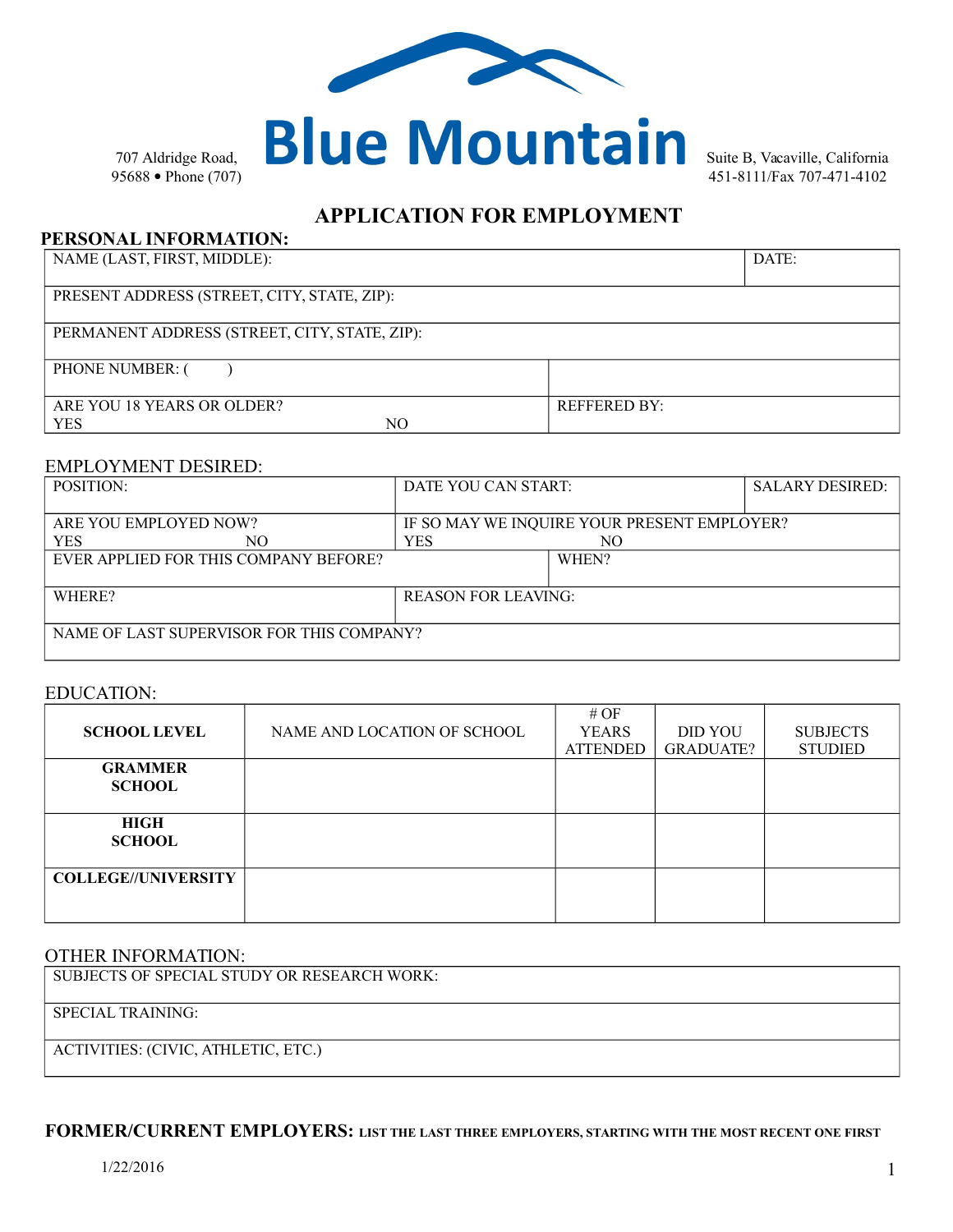| NAME OF PRESENT OR LAST EMPLOYERS: |                      |                |                            |                   |                   |  |
|------------------------------------|----------------------|----------------|----------------------------|-------------------|-------------------|--|
| <b>ADDRESS:</b>                    |                      |                | CITY, STATE                |                   | <b>ZIPCODE</b>    |  |
| <b>STARTING DATE:</b>              | <b>LEAVING DATE:</b> |                |                            | <b>JOB TITLE:</b> |                   |  |
| STARTING SALARY:                   |                      | ENDING SALARY: |                            |                   |                   |  |
| MAY WE CONTACT YOUR SUPERVISOR:    |                      |                | <b>NAMR OF SUPERVISOR:</b> |                   | <b>JOB TITLE:</b> |  |
| <b>DESCRIPTION OF WORK:</b>        |                      |                |                            |                   |                   |  |
| <b>REASON FOR LEAVING:</b>         |                      |                |                            |                   |                   |  |

## **FORMER EMPLOYERS: LIST THE LAST THREE EMPLOYERS, STARTING WITH THE MOST RECENT ONE FIRST**

| NAME OF PRESENT OR LAST EMPLOYERS: |                      |                                                 |             |                   |                |  |  |
|------------------------------------|----------------------|-------------------------------------------------|-------------|-------------------|----------------|--|--|
| <b>ADDRESS:</b>                    |                      |                                                 | CITY, STATE |                   | <b>ZIPCODE</b> |  |  |
| <b>STARTING DATE:</b>              | <b>LEAVING DATE:</b> |                                                 |             | <b>JOB TITLE:</b> |                |  |  |
| <b>STARTING SALARY:</b>            |                      | <b>ENDING SALARY:</b>                           |             |                   |                |  |  |
| MAY WE CONTACT YOUR SUPERVISOR:    |                      | <b>NAME OF SUPERVISOR:</b><br><b>JOB TITLE:</b> |             |                   |                |  |  |
| DESCRIPTION OF WORK:               |                      |                                                 |             |                   |                |  |  |
| <b>REASON FOR LEAVING:</b>         |                      |                                                 |             |                   |                |  |  |

## **FORMER EMPLOYERS: LIST THE LAST THREE EMPLOYERS, STARTING WITH THE MOST RECENT ONE FIRST**

| NAME OF PRESENT OR LAST EMPLOYERS: |                      |                            |             |                   |                   |  |
|------------------------------------|----------------------|----------------------------|-------------|-------------------|-------------------|--|
| <b>ADDRESS:</b>                    |                      |                            | CITY, STATE |                   | <b>ZIPCODE</b>    |  |
| <b>STARTING DATE:</b>              | <b>LEAVING DATE:</b> |                            |             | <b>JOB TITLE:</b> |                   |  |
| STARTING SALARY:                   |                      | <b>ENDING SALARY:</b>      |             |                   |                   |  |
| MAY WE CONTACT YOUR SUPERVISOR:    |                      | <b>NAME OF SUPERVISOR:</b> |             |                   | <b>JOB TITLE:</b> |  |
| <b>DESCRIPTION OF WORK:</b>        |                      |                            |             |                   |                   |  |
| <b>REASON FOR LEAVING:</b>         |                      |                            |             |                   |                   |  |

# **REFERENCES: GIVE THE NAMES OF THREE PERSONS NOT RELATED TO YOU, WHOM YOU HAVE KNOWN AT LEAST ONE YEAR**

| <b>NAME</b> | <b>ADDRESS</b> | <b>BUSINESS</b> | <b>YEARS</b><br><b>ACQUAINTED</b> |
|-------------|----------------|-----------------|-----------------------------------|
| . .         |                |                 |                                   |
| ۷.          |                |                 |                                   |
| J.          |                |                 |                                   |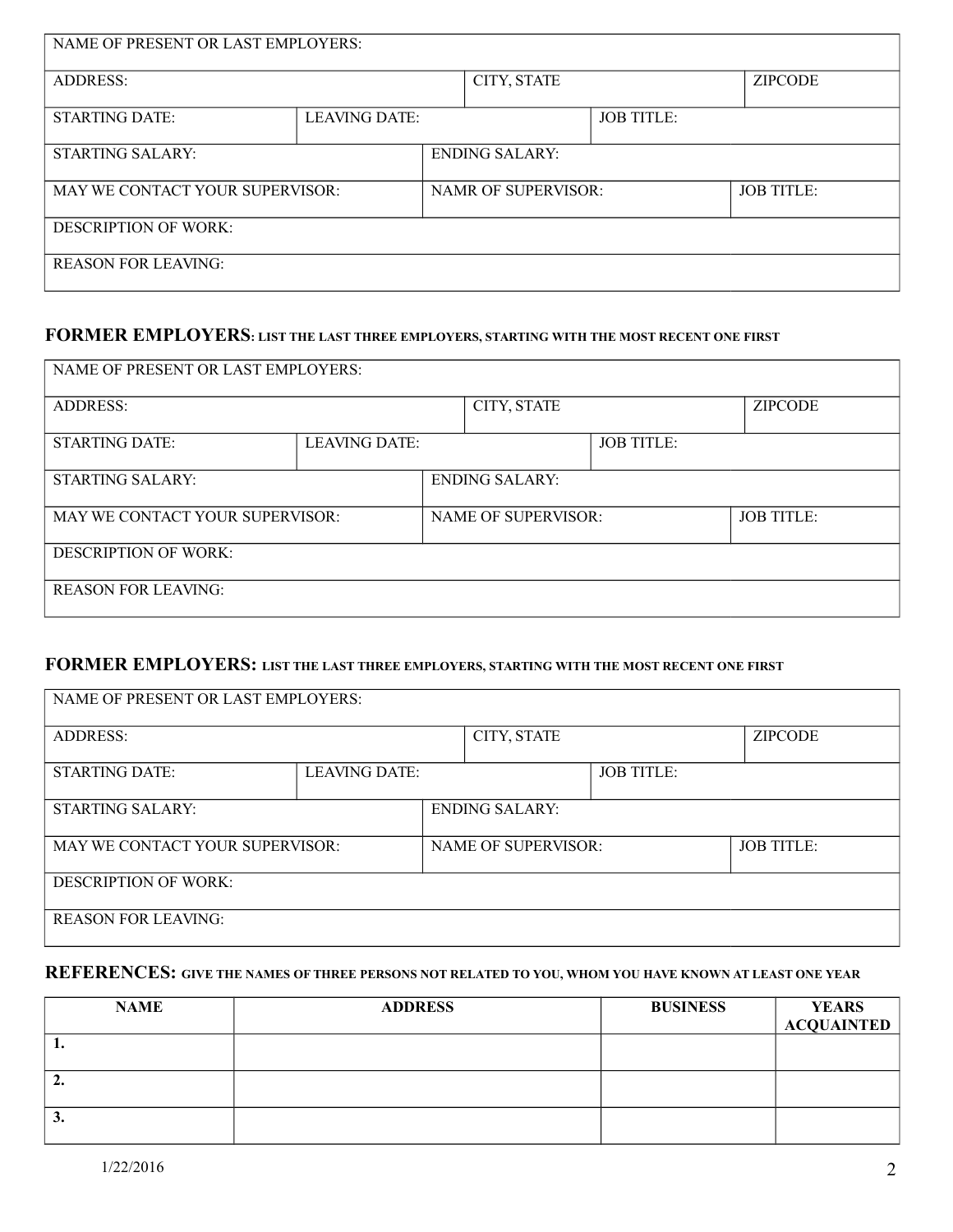## **AUTHORIZATION**

I certify that the statements I have made are true and correct to the best of my knowledge. I understand that the submission of any false information or the omission of any requested information in connection with my application for employment, whether on this document or not, may be cause for failure to hire or for immediate discharge should I be employed by Blue Mountain Construction Services, Inc.

I understand that, if hired, my employment would be "at-will" and could be terminated at any time by either party, with or without cause and with or without notice.

I hereby authorize Blue Mountain Construction Services, Inc., to thoroughly investigate my references, work record, education and other matters related to my suitability for employment and, further, authorize the references I have listed to disclose to Blue Mountain and all letters, reports and other information related to my work records, without giving me prior notice of such disclosure.

### **SIGNATURE OF APPLICANT: DATE: DATE:**

This Company is an equal employment opportunity employer. We adhere to a policy of making employment decisions without regard to race, color, religion, sex, sexual orientation, national origin, citizenship, age or disability. We assure you that your opportunity for employment with this Company depends solely on your qualifications.

Thank you for completing this application form and for your interest in our business.

## **PLEASE READ CAREFULLY**